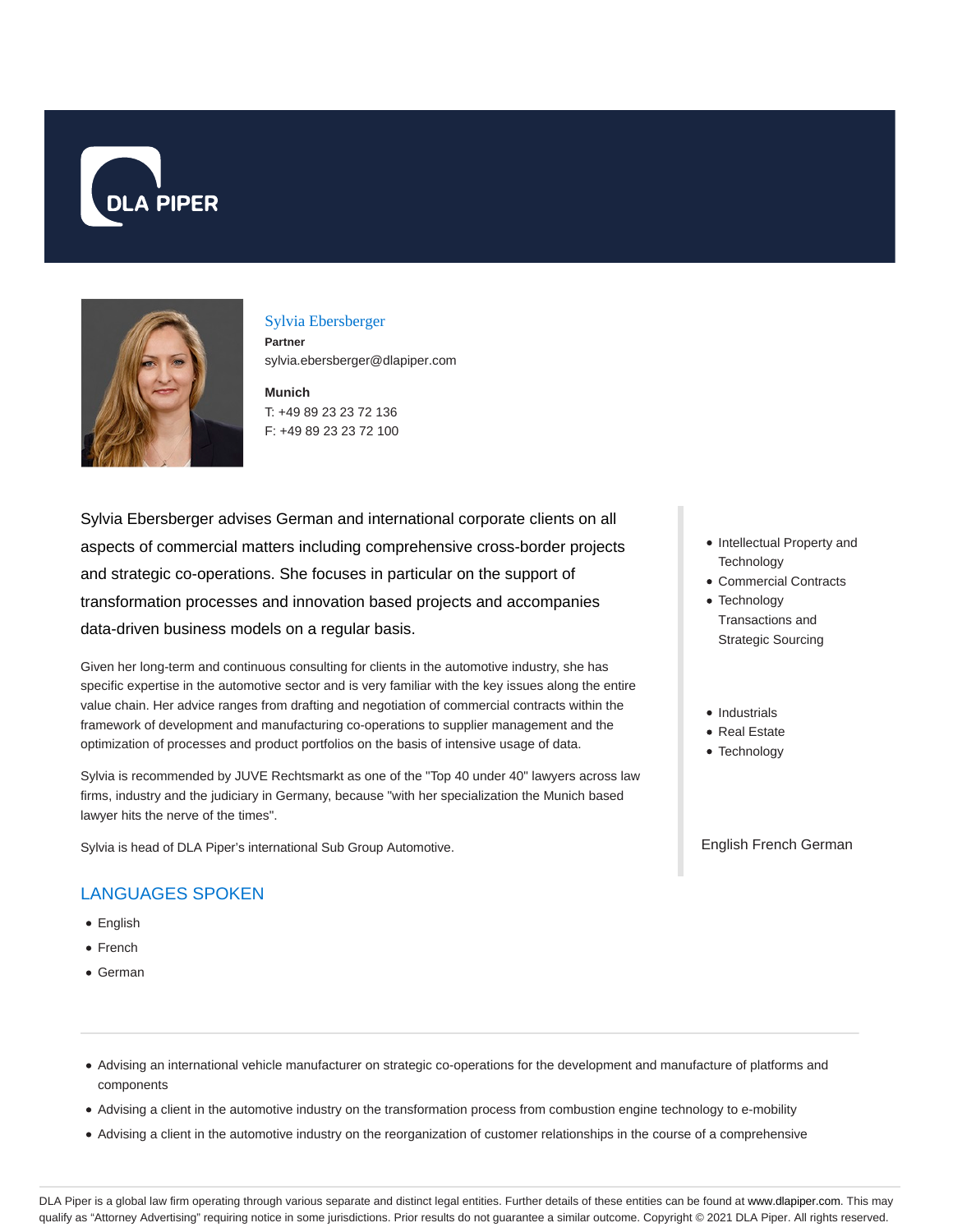transformation of the product portfolio

- Advising an international vehicle manufacturer in the area of data compliance in connection with data analytics
- Advising a financial services provider on various data analytics projects

#### **CREDENTIALS**

## Professional Qualifications

Rechtsanwältin admitted with the Rechtsanwaltskammer Munich

#### Prior Experience

Prior to joining DLA Piper in Munich in 2016, Sylvia worked for an international law firm in Frankfurt, Munich and Paris.

### **Recognitions**

- JUVE Handbook 2021/2022: Frequently recommended for distribution/trade/logistics: distribution systems; "very dedicated, great automotive experience", client
- Legal 500 Germany 2022: Recommended for commercial and distribution law
- Handelsblatt in cooperation with Best Lawyers 2022: Recommended for information technology law

## **Education**

- University of Bayreuth, Diploma in Business Administration, 2002
- University Paris 1 / Panthéon-Sorbonne, Diplôme d'université en droit européen, 2002
- University of Bayreuth, First State Examination, 2004
- Higher Regional Court of Frankfurt/ Main, Second State Examination, 2007

### INSIGHTS

## **Events**

## Previous

**Data Driven Business Transformation**

8 December 2021 Embracing Digital Evolution in the Industrials sector **Webinar** 

**The European Technology Summit 2021**

5 October 2021

#### **NEWS**

DLA Piper is a global law firm operating through various separate and distinct legal entities. Further details of these entities can be found at www.dlapiper.com. This may qualify as "Attorney Advertising" requiring notice in some jurisdictions. Prior results do not guarantee a similar outcome. Copyright © 2021 DLA Piper. All rights reserved.